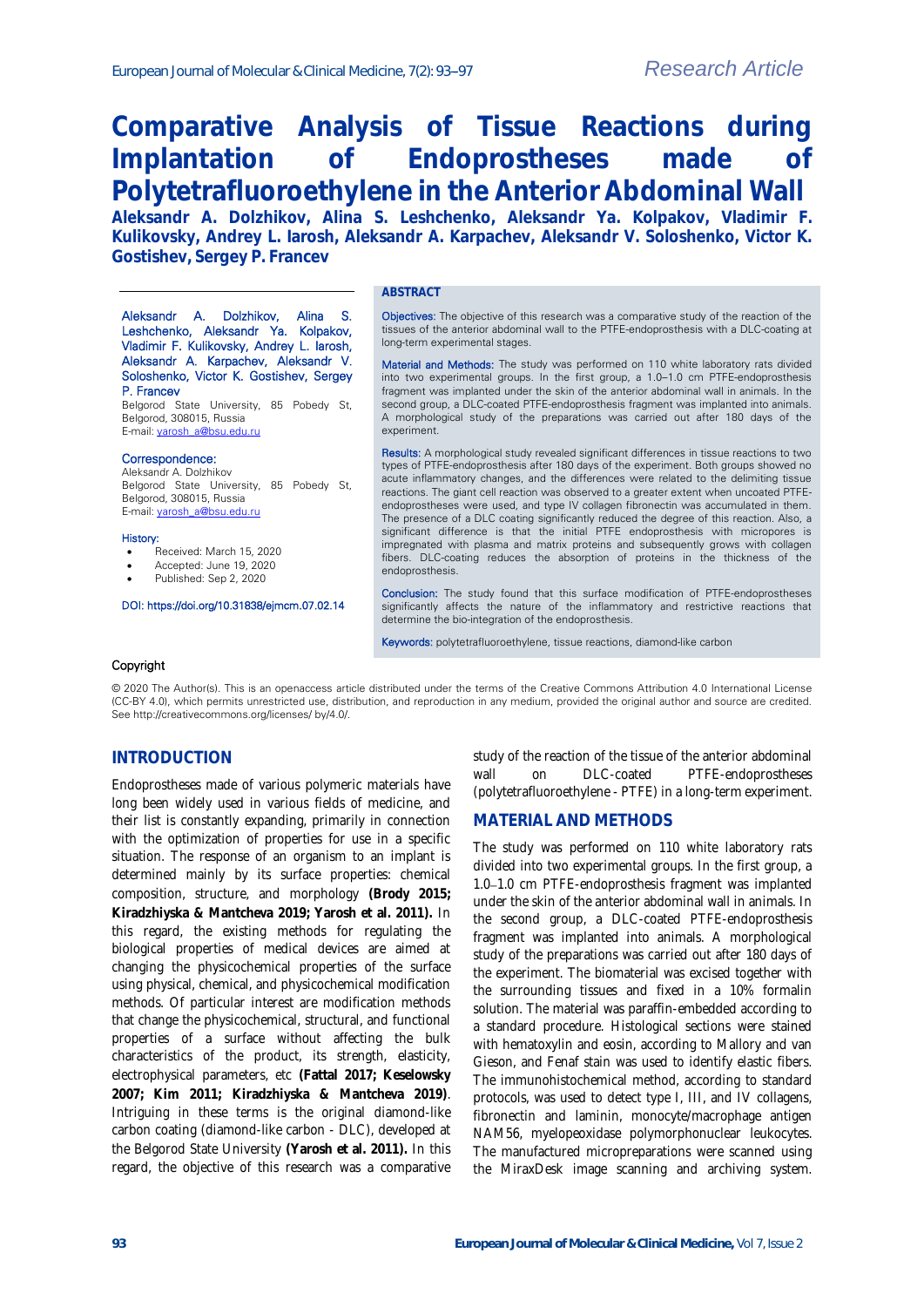Qualitative analysis, morphometry, and microphotographs were performed on computer images.

## **RESULTS**

A morphological study revealed significant differences in tissue reactions to two types of PTFE-endoprostheses of different configurations in the long term. Both series of the experiment showed no acute inflammatory changes on day 180, and the differences were related to delimiting tissue reactions.

The structure of the uncoated implants at this time of the experiment was moderately loose and had an edematous appearance. The surfaces of the fragments of endoprostheses were tightly adjacent to the surrounding connective tissue, in which there was no neutrophilic or eosinophilic infiltration, the mast cells were without manifestations of degranulation, which indicates the absence of the allergenic effect of the implants. At the same time, clusters of giant cells of foreign bodies were present on the surface of the implants and, to a greater extent, in the marginal region, and there were foci of basophilia in the intercellular substance, most likely indicating calcification. With additional impregnation according to Kos, it was revealed that large calcifications are contained in the places of accumulation of these cells (Figure 1-3).



**Figure 1: 180 days after implantation of a fragment of an uncoated (A, B, D) and DLC-coated (B) PTFEendoprostheses.**

Note: A - the structure of the endoprosthesis is moderately loosened, with single loose collagen fibers of the connective tissue of the anterior abdominal wall outside, B - firm adherence of the endoprosthesis to the connective tissue, the coating layer is preserved as a narrow strip of brown color, the arrows have intact mast cells, C - a layer of giant cells of foreign bodies, D - a calcification site in the area of accumulation of cells of foreign bodies. Stained with hematoxylin and eosin (A, B), Fenaf stain (B), Kosimpregnation. Microphoto x 100.



**Figure 2: 180 days after implantation of a fragment of an uncoated PTFE-endoprostheses.**

Note: A - loose structure of the endoprosthesis, with the layers of immature collagen fibers of the forming capsule outside, B - bundles of mature collagen fibers in the adjacent dermis, on the surface of the endoproteosplast from cells of foreign bodies. Mallory stain. Microphoto x 100.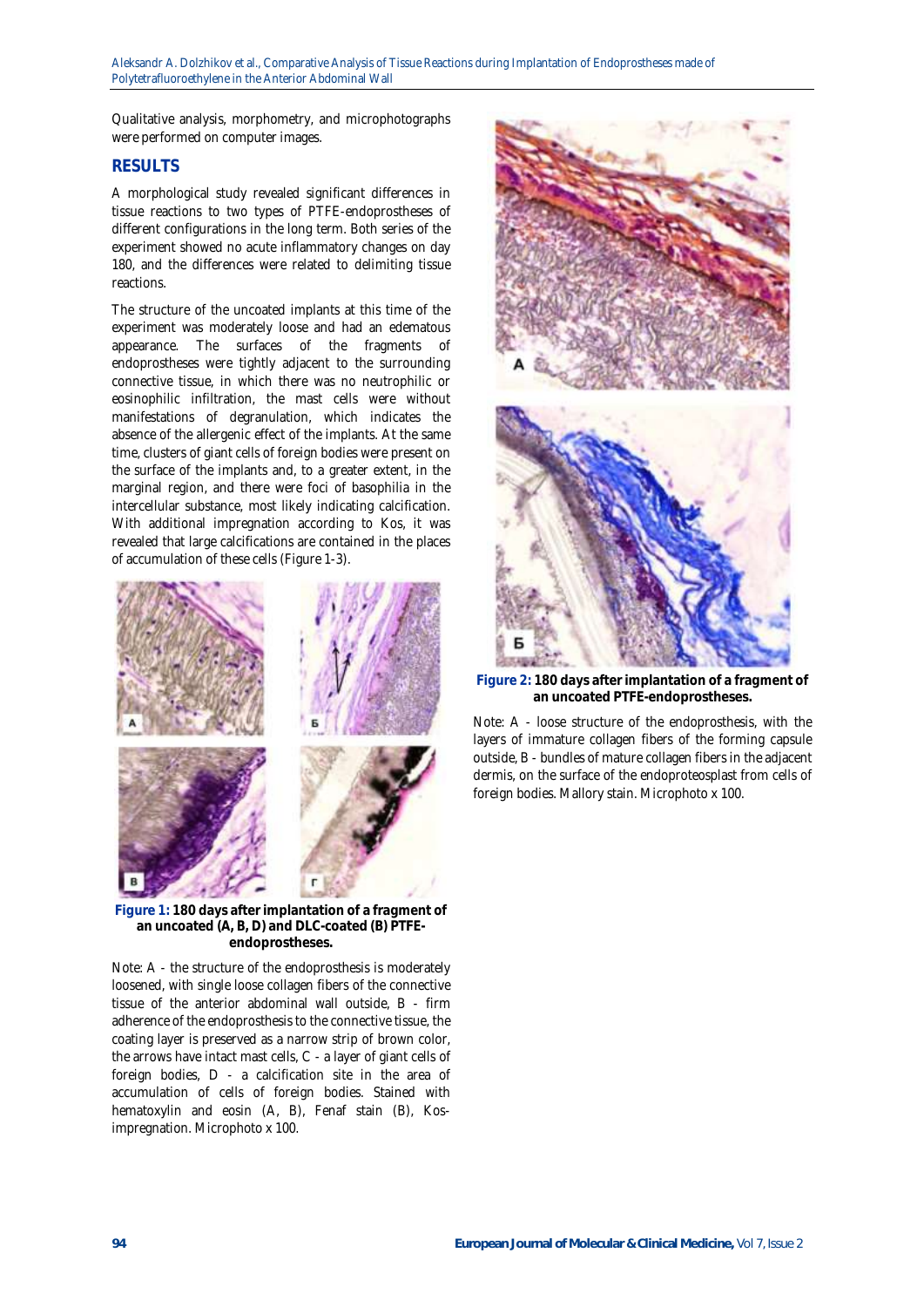

**Figure 3: 180 days after implantation of a fragment of an uncoated PTFE-endoprostheses.**

Note: A - migration of leukocytes into the pores of the material, the ingrowth of single thin collagen fibers, B - the site of a more pronounced ingrowth of collagen fibers. Mallory (A) and Van Gieson (B) stain. Microphoto x 200.



**Figure 4: Deposition of fibronectin (A) and type I collagen (B) in the thickness and on the surface of an uncoated PTFE-endoprosthesis.**



**Figure 5: 180 days after implantation of a fragment of a DLC-coated PTFE-endoprostheses.**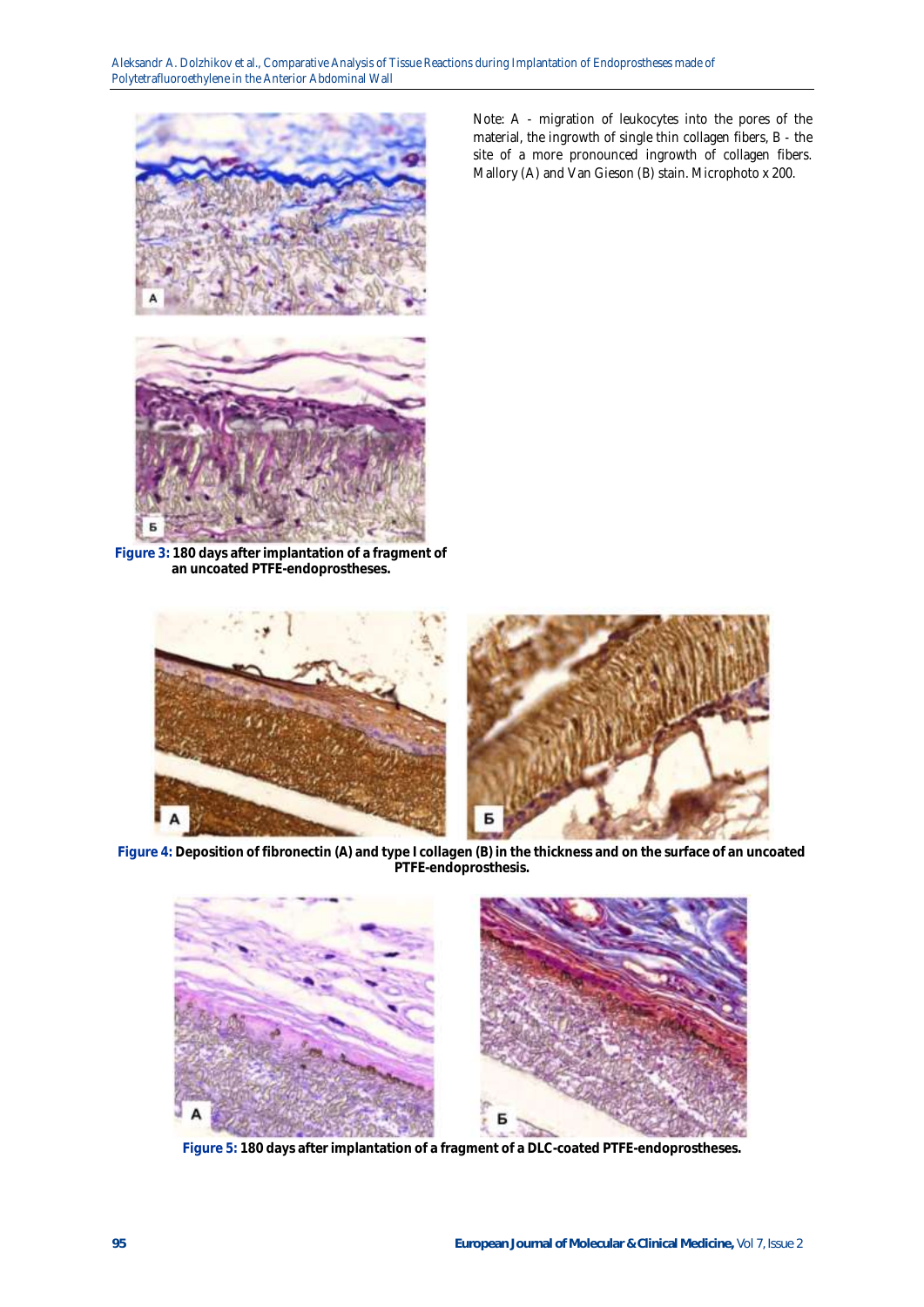Note: A - the structure of the endoprosthesis is weakly loosened, single leukocytes are thicker, the coating particles (brown layer) cover the surface, dense unformed connective tissue, intact mast cells, without giant cell reaction; B endoprosthesis site with the presence on the surface of layers of immature collagen fibers of the forming capsule and the surrounding tissues of the abdominal wall with bundles of mature collagen fibers (blue); the endoprosthesis connecting tissue does not grow in the thickness, between the fibers of the capsule and its surface are small cells of foreign bodies. Fenaf (A) and Mallory (B) stain. Microphoto x 100.

The obtained data indicate that the DLC-coating modifies the properties of PTFE-endoprostheses without reducing the initial biocompatibility of the material (Figure 5). A significant difference is that the initially microporous PTFEendoprosthesis is impregnated with plasma and matrix proteins and subsequently overgrown with collagen fibers, which can cause rigid fixation of the endoprosthesis in the tissues of the anterior abdominal wall. A negative consequence may be the mechanical effect of the edges of the endoprosthesis on the tissue, a manifestation of which we observed in the form of calcification foci in these areas with a giant cell reaction. The DLC-coating reduces the absorption of proteins in the thickness of the endoprosthesis. Its influence extends to tissue reactions only in close proximity to the surface of the endoprosthesis, since, regardless of the presence of a coating, a connective tissue capsule is formed around the endoprosthesis, the severity of which depends on the previous inflammation, mainly due to surgical trauma and the degree of infection of the implantation area.

### **DISCUSSION**

According to the literature, one of the indicators of the surface properties of endoprostheses that affect their biocompatibility is the reaction of monocytes / macrophages and the formation of giant cells of foreign bodies (giant foreign body cells - GFBC). However, the data on the dependence of the giant cell reaction on the properties of the substrate at its development sites are ambiguous. It has been found that monocyte adsorption to the fibronectin surface inhibits the formation of GFBC **(Shen et al. 2007).** Materials that do not promote adhesion cause a loss of primary adhesion of monocytes/macrophages and their death through apoptosis. On the other hand, a mechanism for avoiding apoptotic death is cell fusion with the formation of GFBC **(Brodbeck et al. 2001).** Experiments on knockout mice for the synthesis of plasma fibronectin provided mixed results from studying tissue reactions to subcutaneous implantation of polyethylene terephthalate discs **(Mc Nally et al. 2007).** In knockout mice, the thickness of the fibrous capsule was paradoxically twice as large as in intact mice; the amount of GFBC was three times higher. Surfaces that promote the accumulation of another adhesive protein, vitronectin, also contribute to the formation of GFBC **(Yarosh et al. 2011).** The effect of the surface of biomaterials on the adhesive properties of cells and apoptosis is significant for providing a bactericidal

environment. Induction of apoptosis of inflammatory cells and monocytes / macrophages, depending on the surface of the endoprosthesis, may be a factor in the persistence of infection, which is observed, in particular, in cardiac implants **(Ferraris et al. 2011; Kim et al. 2018).**

In our study, a giant cell reaction was commonly observed with the use of endoprostheses without the original DLCcoating, which accumulated both fibronectin and type IV collagen (Figure 4). The DLC-coating reduced this reaction rate. This difference cannot be unequivocally explained by the above literature data, since calcification of tissues adjacent to the surface of endoprostheses was revealed in the foci of the giant cell reaction.

# **CONCLUSION**

Our studies of tissue reactions of the anterior abdominal wall to traditional polytetrafluoroethylene endoprostheses and DLC-coated endoprostheses showed that this surface modification of PTFE-endoprostheses significantly affects the nature of the inflammatory and restrictive reactions that determine the bio-integration of the endoprosthesis.

The results indicate that the ion-plasma modification of the surface properties of endoprostheses performed at the Belgorod State Research University is promising for obtaining surgical materials with desired properties.

The key is that the DLC-coating developed and proposed by us can control the relationship of the endoprosthesis with the surrounding connective tissue, which can develop in two ways: overgrowth of the endoprosthesis with connective tissue with mechanical integration, or encapsulation in the form of a foreign body without biomechanical integration into the structures of the abdominal wall. Modifications of the implant itself - its biodegradation processes depending on the surface properties - also require further research.

# **CONFLICT OF INTEREST:** Nil

# **REFERENCES**

- 1. Brodbeck, WG, Shive, MS, Colton, E, Nakayama, Y, Matsuda, T, Anderson, JM. 2001. Influence of biomaterial surface chemistry on the apoptosis of adherent cells. J Biomed. Mater Res.,  $55(4)$ : 661 - 668.
- 2. Brody, H. 2015. Biomaterials. Nature, 519 (7544), S1. PMID: 25806489, DOI: 10.1038/519S1a
- 3. Fattal, E. 2017. Materials for the Medicine of Tomorrow Editorial Med Sci (Paris). 33 (1):9-10. PMID: 28120749. DOI: 10.1051/medsci/20173301002.
- 4. Ferraris, S, Spriano, S, Pan, G, Venturello, A, Bianchi, CL, Chiesa, R, Faga, G, Maina, MG, Vernè E. 2011. Surface modification of Ti-6Al-4V alloy forbiomineralization and specific biological response: Part I, inorganic modification. J. Mater. Sci. Mater. Med., 22 (3): 533-545.
- 5. Keselowsky, BG, Bridges, AW, Burns, KL, Tate, CC, Babensee, JE, LaPlaca, MC, Garcia, AJ. 2007. Role of plasma fibronectin in the foreign body response to biomaterials. Biomaterials,  $28$  ( $25$ ):  $3626 - 3631$ .
- 6. Kim, JH, Shin, JH, Shin, DH, Moon, MW, Park, K, Kim, TH, Shin, KM, Won, YH, Han, DK, Lee KR.